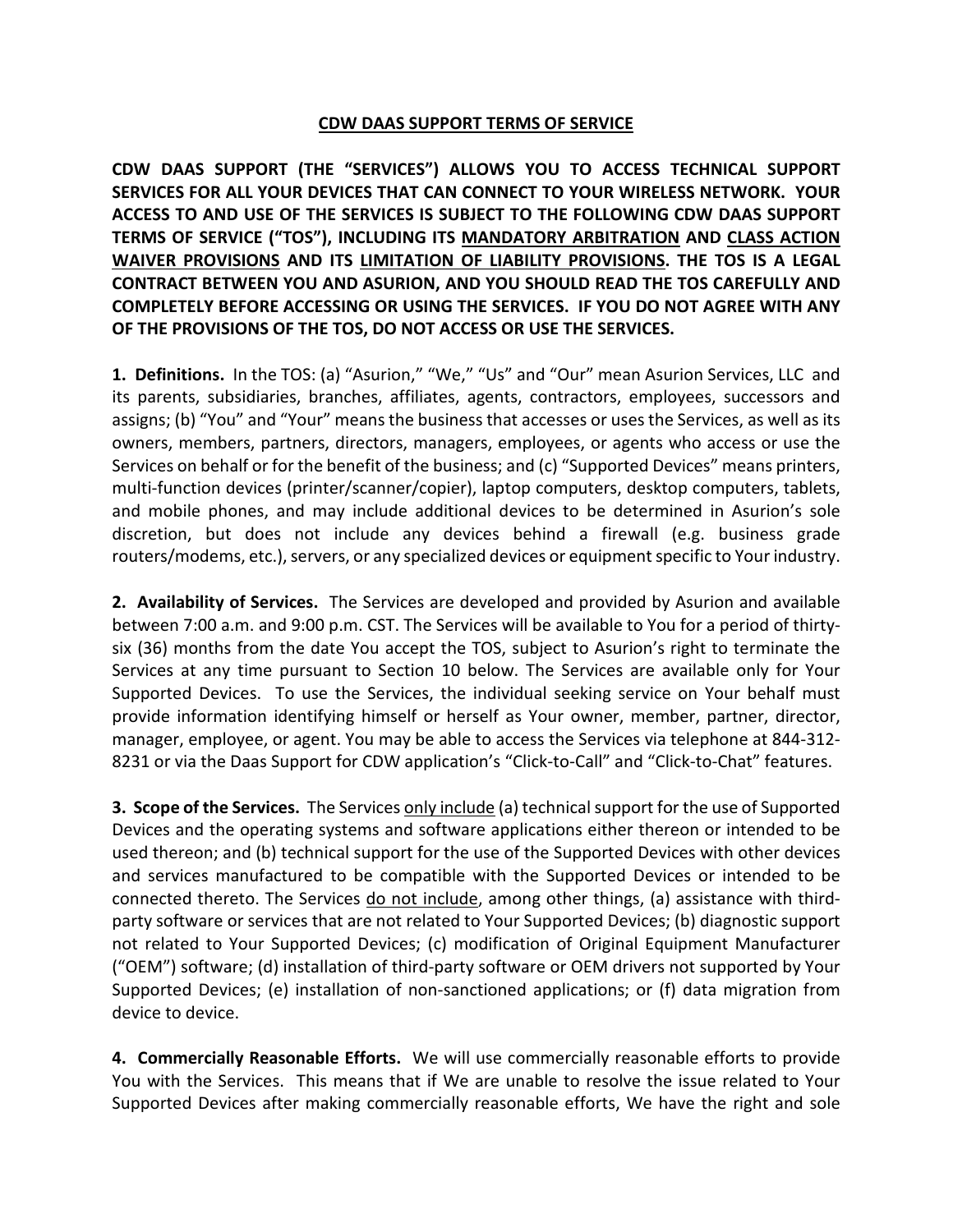discretion to refuse to take further efforts to do so. Additionally, in some instances, We may have limited information from vendors, manufacturers, and developers, and We may not have the ability to obtain the proprietary or other information required to resolve Your issue. Some technical problems that You encounter when using Your Supported Devices may be the result of software or hardware errors not yet resolved by the vendors, manufacturers or developers of that software or hardware, in which case We may not be able to resolve Your issue.

**5. Representations and Authorizations.** When seeking service, You represent that You are the named account holder or an authorized user on the account, and that you are the owner of any software on the Supported Devices or any devices connected to the Supported Devices. We reserve the right to refuse to provide You with service if We determine that You are not the named account holder or an authorized user on the account. When seeking service, You (a) expressly consent to technical support personnel remotely accessing the Supported Devices and the data thereon through use of software or other means; and (b) authorize Us to effect changes to the Supported Devices, to the extent necessary and acknowledge and agree that such changes may be permanent and irreversible.

**6. Remote Access.** To receive the Services, You may be required to download and/or run certain software applications ("Software") on Your Supported Devices and/or on any device connected to or used in connection with Your Supported Devices. The Software may include remote access tools that allow Us to remotely access Your Supported Devices and any device connected thereto, as well as the contents thereon. You agree to comply with the terms and conditions applicable to the Software and, in the event of a conflict between those terms and conditions and the TOS, the Software-specific terms and conditions control, but only with regard to the Software itself. You are prohibited from and agree not to alter or copy the Software or any other materials provided to You as a result of Your use of the Services.

**7. Back-up.** It is Your responsibility to back-up the software and data that is stored on Your Supported Devices or devices connected to or used in connection with Your Supported Devices, and We are not responsible for any loss, alteration, or corruption of any software or data. We may decline to provide service to You if We determine that You have not taken appropriate backup measures.

**8. Privacy Policy & Passwords.** Our Privacy Policy is availabl[e here](https://www.asurion.com/pdf/cdw_privacy/) and explains Our policies with respect to the collection, use and disclosure of information related to or derived from Your use of the Services. Please read it carefully and completely. It is incorporated by reference into the TOS, and by using the Services, You consent to the collection, use and disclosure of Your information as set forth in that Policy. If You know or suspect that the passwords associated with or stored on Your Supported Devices have been available to or accessed by anyone as a result of Your use of the Services, You should immediately change or reset those passwords.

**9. Costs and Data Usage Charges.** In some circumstances, You may need to purchase additional equipment or software to receive the full benefit of the Services, and You may incur data usage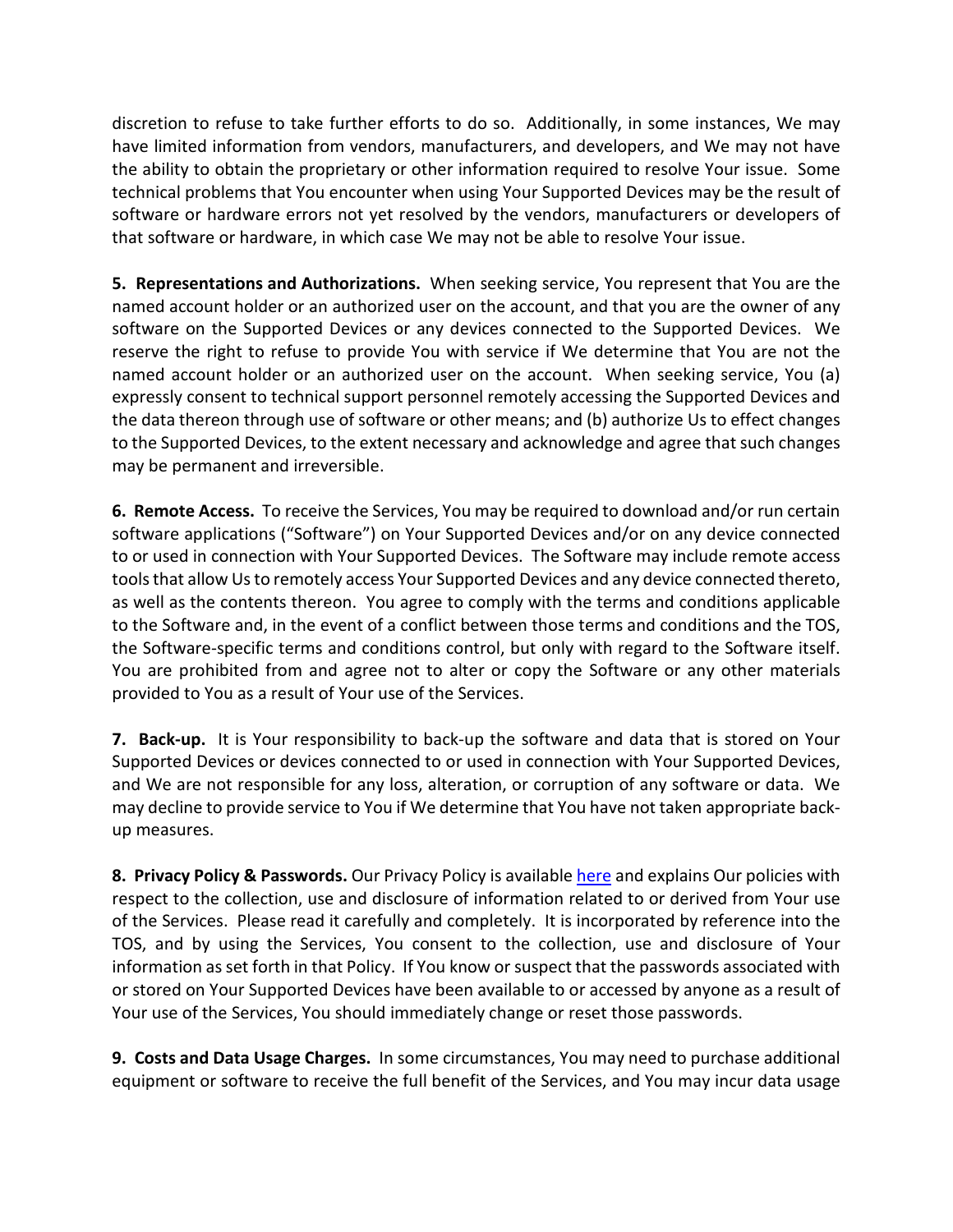charges when using the Services. In those circumstances, You are fully and solely responsible for the cost of any such equipment or software and the payment of any such charges.

**10. Termination or Change of the Services.** We reserve the right to suspend or terminate Your use of the Services at any time and for any reason, including for abuse, excessive usage, or failure to pay any fees or charges associated with the Services. We also reserve the right to change the scope or extent of the Services at any time and for any reason, or to terminate the Services in their entirety at any time for any reason. Any refund of fees or charges associated with the Services that We may agree to pay in such circumstances will be limited to the fees You paid in the prior month for the Services.

**11. LIMITATION OF LIABILITY.** THE FOLLOWING LIMITATIONS SHALL APPLY TO YOU TO THE MAXIMUM EXTENT PERMITTED BY APPLICABLE LAW. UNDER NO CIRCUMSTANCES SHALL WE BE LIABLE FOR ANY INDIRECT, INCIDENTAL, CONSEQUENTIAL, SPECIAL OR EXEMPLARY DAMAGES ARISING OUT OF OR IN CONNECTION WITH YOUR ACCESS OR USE OF OR INABILITY TO ACCESS OR USE THE SERVICES, WHETHER OR NOT THE DAMAGES WERE FORESEEABLE AND WHETHER OR NOT WE WERE ADVISED OF THE POSSIBILITY OF SUCH DAMAGES INCLUDING, WITHOUT LIMITATION, DAMAGES FOR LOSS OF PROFITS OR REVENUES, FAILURE TO TRANSMIT OR RECEIVE ANY DATA, LOSS, MISUSE OR DISCLOSURE OF DATA OR CONFIDENTIAL INFORMATION, BUSINESS INTERRUPTION, LOSS OF PRIVACY, CORRUPTION OR LOSS OF DATA, FAILURE TO RECEIVE OR BACKUP YOUR DATA (OR ARCHIVED DATA) OR ANY OTHER PECUNIARY LOSS WHATSOEVER ARISING OUT OF OR IN ANY WAY RELATED TO THE SERVICES. WITHOUT LIMITING THE GENERALITY OF THE FOREGOING, OUR AGGREGATE LIABILITY TO YOU (WHETHER BASED IN CONTRACT, NEGLIGENCE, STRICT LIABILITY, STATUTE OR OTHER THEORY OF LIABILITY) SHALL NOT EXCEED THE AMOUNT OF THE FEES PAID BY YOU FOR THE SERVICES, IF ANY, OR \$100.00, WHICHEVER IS GREATER. THE FOREGOING LIMITATIONS WILL APPLY EVEN IF THE ABOVE STATED REMEDY FAILS OF ITS ESSENTIAL PURPOSE.

**12. DISCLAIMER OF WARRANTIES.** THE FOLLOWING DISCLAIMER SHALL APPLY TO YOU TO THE MAXIMUM EXTENT PERMITTED BY APPLICABLE LAW. YOU ACKNOWLEDGE AND AGREE THAT THE SERVICES ARE PROVIDED ON AN "AS IS" AND "AS AVAILABLE" BASIS, AND THAT YOUR USE OF OR RELIANCE ON THE SERVICES IS AT YOUR SOLE RISK AND DISCRETION. ASURION HEREBY DISCLAIMS ANY AND ALL REPRESENTATIONS, WARRANTIES AND GUARANTIES REGARDING THE SERVICES, WHETHER EXPRESS, IMPLIED OR STATUTORY, AND INCLUDING, WITHOUT LIMITATION, THE IMPLIED WARRANTIES OF MERCHANTABILITY, FITNESS FOR A PARTICULAR PURPOSE, AND NON-INFRINGEMENT. FURTHERMORE, ASURION MAKES NO WARRANTY THAT (A) THE SERVICES WILL MEET YOUR REQUIREMENTS; (B) THE SERVICES WILL BE AVAILABLE, TIMELY, CURRENT, ACCURATE, RELIABLE, COMPLETE, SECURE OR ERROR-FREE; (C) THE QUALITY OF ANY PRODUCTS, SERVICES, INFORMATION OR OTHER MATERIAL ACCESSED OR OBTAINED BY YOU THROUGH THE SERVICES WILL BE AS REPRESENTED OR MEET YOUR EXPECTATIONS; OR (D) ANY ERRORS IN THE SERVICES WILL BE CORRECTED. NO ADVICE OR INFORMATION, WHETHER ORAL OR WRITTEN, OBTAINED BY YOU FROM US OR THE SERVICES SHALL CREATE ANY REPRESENTATION, WARRANTY OR GUARANTY. FURTHERMORE, YOU ACKNOWLEDGE AND AGREE THAT WE HAVE NO OBLIGATION TO SUPPORT OR MAINTAIN THE SERVICES. YOU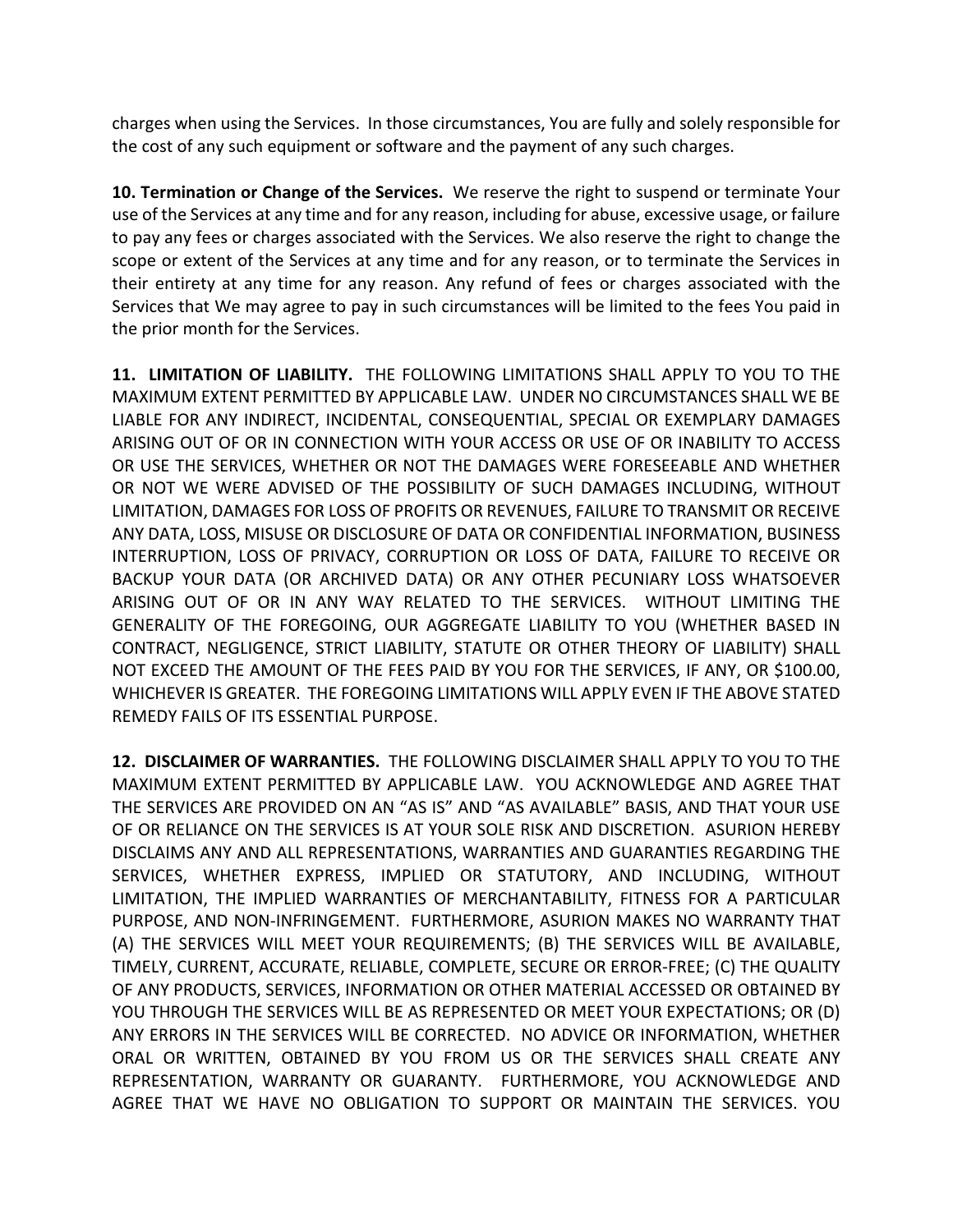ACKNOWLEDGE AND AGREE THAT WE MIGHT NOT BE ABLE TO OFFER THE SERVICES AT ALL, IN THE ABSENCE OF THE FOREGOING DISCLAIMERS AND LIMITATIONS. IN THE EVENT OF ANY FAILURE OF THE SERVICES TO CONFORM TO ANY APPLICABLE WARRANTY, YOU MAY NOTIFY US AND WE WILL, AS YOUR SOLE AND EXCLUSIVE REMEDY, USE COMMERCIALLY REASONABLE EFFORTS TO SATISFY THE WARRANTY. WE WILL HAVE NO OTHER WARRANTY OBLIGATION WHATSOEVER WITH RESPECT TO THE SERVICES, AND ANY OTHER CLAIMS, LOSSES, LIABILITIES, DAMAGES, COSTS OR EXPENSES ATTRIBUTABLE TO ANY FAILURE TO CONFORM TO ANY WARRANTY WILL BE YOUR SOLE RESPONSIBILITY.

**13. ARBITRATION AGREEMENT.** Most of Your concerns about the Services can be addressed by contacting Us at [termsofuse@asurion.com.](mailto:termsofuse@asurion.com) For any dispute with Asurion, You agree to first contact us and attempt to resolve the dispute with us informally. In the event We cannot resolve any dispute with You, **YOU AND WE AGREE TO RESOLVE THOSE DISPUTES THROUGH BINDING ARBITRATION OR SMALL CLAIMS COURT INSTEAD OF THROUGH COURTS OF GENERAL JURISDICTION. YOU AND WE AGREE TO WAIVE OUR RIGHTS TO A TRIAL BY JURY AND TO PARTICIPATE IN CLASS ACTIONS OR OTHER REPRESENTATIVE PROCEEDINGS.**

(a) This Arbitration Agreement ("A.A.") shall survive the termination of the TOS and is governed by the Federal Arbitration Act. This A.A. shall be interpreted broadly, and it includes any dispute You have with Us that arises out of or relates in any way to Your relationship with Asurion or the Services, whether based in contract, tort, statute, fraud, misrepresentation or otherwise. However, this A.A. does not preclude You from bringing an individual action against Us in small claims court or from informing any federal, state or local agencies of Your dispute. Such agencies may be able to seek relief on Your behalf.

(b) To initiate arbitration, send a written Notice of Claim by certified mail to: Legal Department, P.O. Box 110656, Nashville, TN 37122-0656. The Notice must describe the dispute and the relief sought. If We do not resolve the dispute within 30 days of receipt of the Notice, You may start an arbitration with the American Arbitration Association ("AAA"). You can contact the AAA and obtain a free copy of the rules and forms necessary to start an arbitration proceeding at www.adr.org or 1-800-778-7879. We will reimburse You for a filing fee paid to the AAA, and if You are unable to pay a filing fee, We will pay it if You send Us a written request.

(c) The arbitration shall be administered by the AAA in accordance with the Commercial Arbitration Rules and the Supplementary Procedures for Consumer Related Disputes ("Rules") in effect at the time the arbitration is started and as modified by this A.A. The arbitrator is bound by the terms of this A.A. and shall decide all issues, with the exception that issues relating to the enforceability of this A.A. may be decided by a court. If Your dispute is for \$25,000 or less, the arbitration will be conducted by submitting documents to the arbitrator, unless You request an in-person or telephonic hearing or the arbitrator decides that a hearing is necessary. If Your dispute is for more than \$25,000, the right to a hearing will be determined by the Rules. Unless otherwise agreed, any hearings will take place in Nashville, Davidson County, Tennessee. The Parties agree to pay an equal share of all filing, administration and arbitrator fees for any arbitration, unless Your dispute is found by the arbitrator to have been frivolous or brought for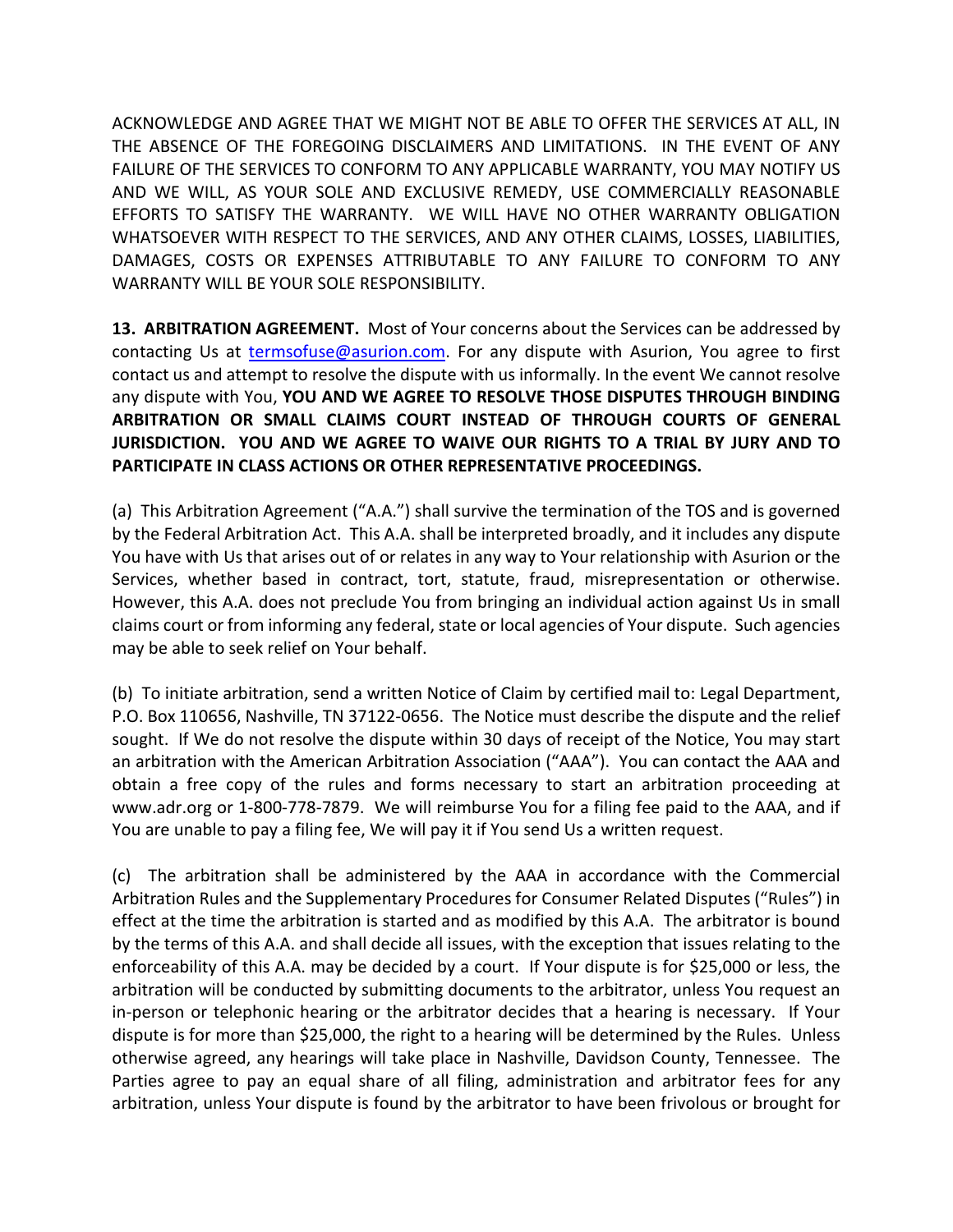an improper purpose under Federal Rule of Civil Procedure 11(b). In that case, the Rules govern payment of such fees.

(d) The arbitrator shall issue a decision including the facts and law upon which his/her decision is based. Each Party shall bear its own attorney's fees and expenses incurred in the arbitration, and hereby waives any right it may have under applicable law to recover attorney's fees and expenses from the other Party as a result of prevailing in the arbitration.

(e) If either Party seeks declaratory or injunctive relief, that relief can be awarded only to the extent necessary to provide the disputing Party relief. **YOU AND WE AGREE THAT EACH PARTY MAY BRING CLAIMS AGAINST EACH OTHER ONLY IN AN INDIVIDUAL CAPACITY AND NOT IN A PURPORTED CLASS ACTION, CLASS ARBITRATION OR OTHER REPRESENTATIVE PROCEEDING.** Unless You and We agree otherwise, the arbitrator may not consolidate Your dispute with another person's dispute and may not preside over any form of representative proceeding. If this specific provision A.A. is found to be unenforceable, then the entirety of this A.A. is null and void.

**14. CLAIM LIMITATION.** Unless otherwise allowed by applicable law, any claim related to the Services shall be brought within one year of the events giving rise to the claim. Failure to assert any such claim during that one-year period results in the claim being forever waived and barred.

**15. THIRD-PARTY CONTENT.** The Services may expose You to content, websites, products and services created or provided by parties other than Asurion ("Third-Party Content"). We do not review, endorse or assume any responsibility for Third-Party Content and shall have no liability to You for access to or use of Third-Party Content. You access or use Third-Party Content at Your own risk and discretion, and You understand that the TOS and Our Privacy Policy do not apply to that content.

**16. INTELLECTUAL PROPERTY RIGHTS.** You agree that all copyrights, patents, trademarks, trade secrets and other intellectual property or proprietary rights associated with the Services are the exclusive property of Asurion, and all such rights not expressly granted to You in the TOS are hereby reserved and retained by Us. If You submit comments or ideas about the Services, including ways to improve the Services or other of Our products or services ("Ideas"), You agree that Your submission is gratuitous, unsolicited and without restriction. It does not place Us under any fiduciary or other obligation, and We are free to use the Ideas without compensation to You and/or to disclose the Ideas to anyone on a non-confidential basis. You further acknowledge that Asurion does not, by acceptance of Your submission, waive any rights to use similar or related ideas previously known to Us, or developed by Our employees or obtained from sources other than You.

**17. INDEMNIFICATION.** You agree to indemnify, defend, and hold Us harmless from any claim, proceeding, loss, damage, liability or expense of any kind arising out of or in connection with the following: (a) Your use or misuse of the Services; (b) Your alleged or actual breach of the TOS; (c) Your alleged or actual violation of any applicable rule, law or regulation; (d) Your negligence or